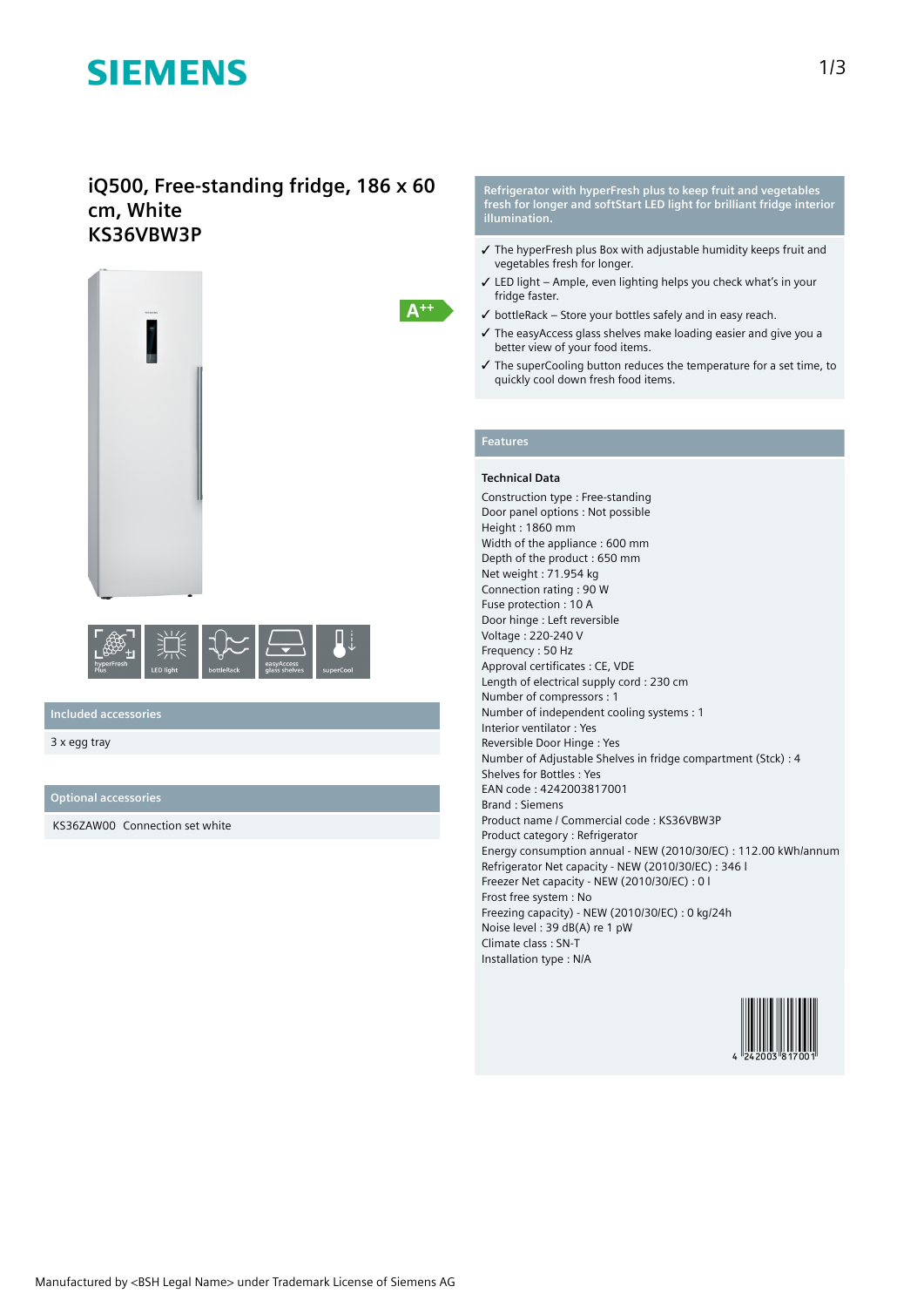# **SIEMENS**

### iQ500, Free-standing fridge, 186 x 60 **c m , W h i t e K S 3 6 V B W 3 P**

#### **Features**

#### Performance and Consumption

- Energy consumption: 112 kWh kWh/yr.
- Total net capacity: 346 I litres
- Noise level dB(A) re 1 pW: 39

#### Design features

- White doors and white side panels
- stainless steel vertical door handle
- Left hinged, door reversible
- Electronic LED display
- Interior design with metal applications

#### Food freshness system

• Interior ventilator

#### Key features - Fridge section

- 1 x humidity controlled vegetable/salad drawer on telescopic rails • 1 hyperFresh plus box with adjustable humidity - keeps fruit and vegetables fresh for longer.
- 
- ●<br>● Bright interior LED fridge light
- 
- ●<br>● Bottle rack
- Super Cooling: automatic deactivation
- 7 removable safety glass shelves of which 4 are easy pull out
- 2 large door shelf, 2 small door shelf
- 1 dairy compartment in door
- Acoustic open door warning system
- Automatic defrost in fridge section

#### Included accessories

• 3 x egg tray

#### Dimension and installation

- Height adjustable front feet
- Climate class SN-T (suitable for ambient temperatures between 10 to 43°C)
- 220 240 V
- $\bullet$  Dimensions: 186 cm H x 60 cm W x 65 cm D
- Based on the results of the standard 24-hour test. Actual consumption depends on usage/position of the applianc e .
- To achieve the declared energy consumption, the attached distanceholders have to be used. As a result, the appliance depth increases by about 3.5 cm. The appliance used without the distance holder is fully functional, but has a slightly higher energy consumption.